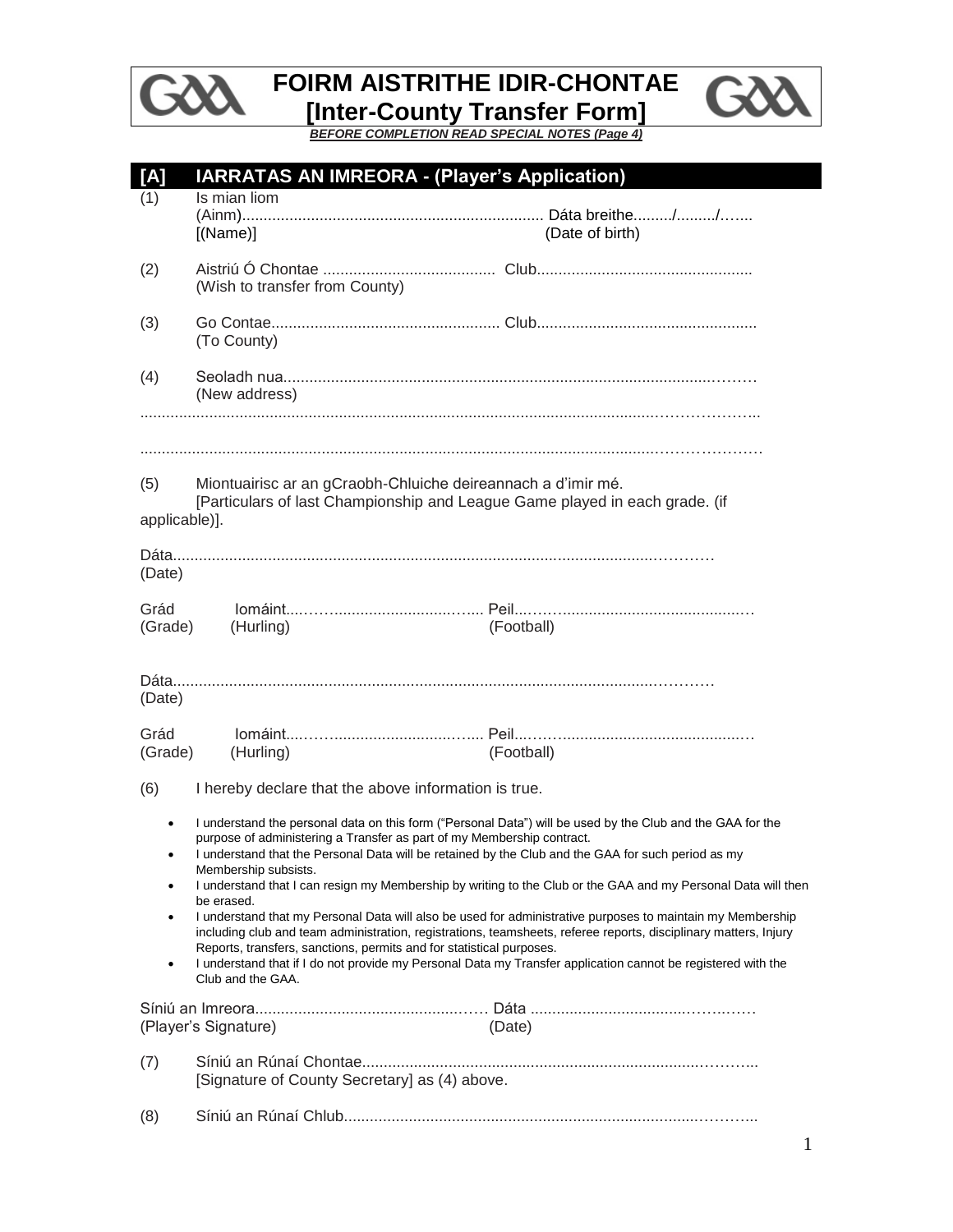#### **TICK WHICH APPLIES – APPLICATION FOR TRANSFER WITHIN PROVINCE [ ]**

#### **APPLICATION FOR TRANSFER OUTSIDE OF PROVINCE [ ] PHOTOCOPIED, SCANNED OR EMAILED FORMS ARE ACCEPTABLE. HOWEVER, THE COMPLETED ORIGINAL FORM MUST BE WITH THE COMMITTEE IN CHARGE**

## **[B] FREAGRA - (Reply)**

(1) Cead ó Rúnaí Chlub an Imreora (Approval of Player's Club Secretary) Síniú............................................................... Dáta ...................................... (Signature) (Date) (2) Cead ó Rúnaí Chontae an Imreora Approval of Player's County Secretary Síniú............................................................... Dáta ...................................... (Signature) (Date) (3) Muna bhfuil cead á thabhairt, abair cén fáth. [If permission is not given, state reason] .......................................................................................................................... .......................................................................................................................... .......................................................................................................................... .......................................................................................................................... .......................................................................................................................... .......................................................................................................................... .......................................................................................................................... .......................................................................................................................... .......................................................................................................................... .......................................................................................................................... (4) Síniú............................................................... Dáta ...................................... (Signature) (Date)

## **[C] DEARBHÚ DO CHONTAE DÚCHAIS (Declaration for Home County)**

(1) Dearbhaim go bhfuil ceaptha agam imirt do mo chontae dhúchais (I declare for my home county of) .......................................................................................................................... agus go mbeidh sé seo i bhfeidhm go dtí go dtugaim a mhalairt i scríbhinn. (and this declaration shall remain in force until revoked by me in writing). (2) Síniú............................................................... Dáta ...................................... (Signature) (Date)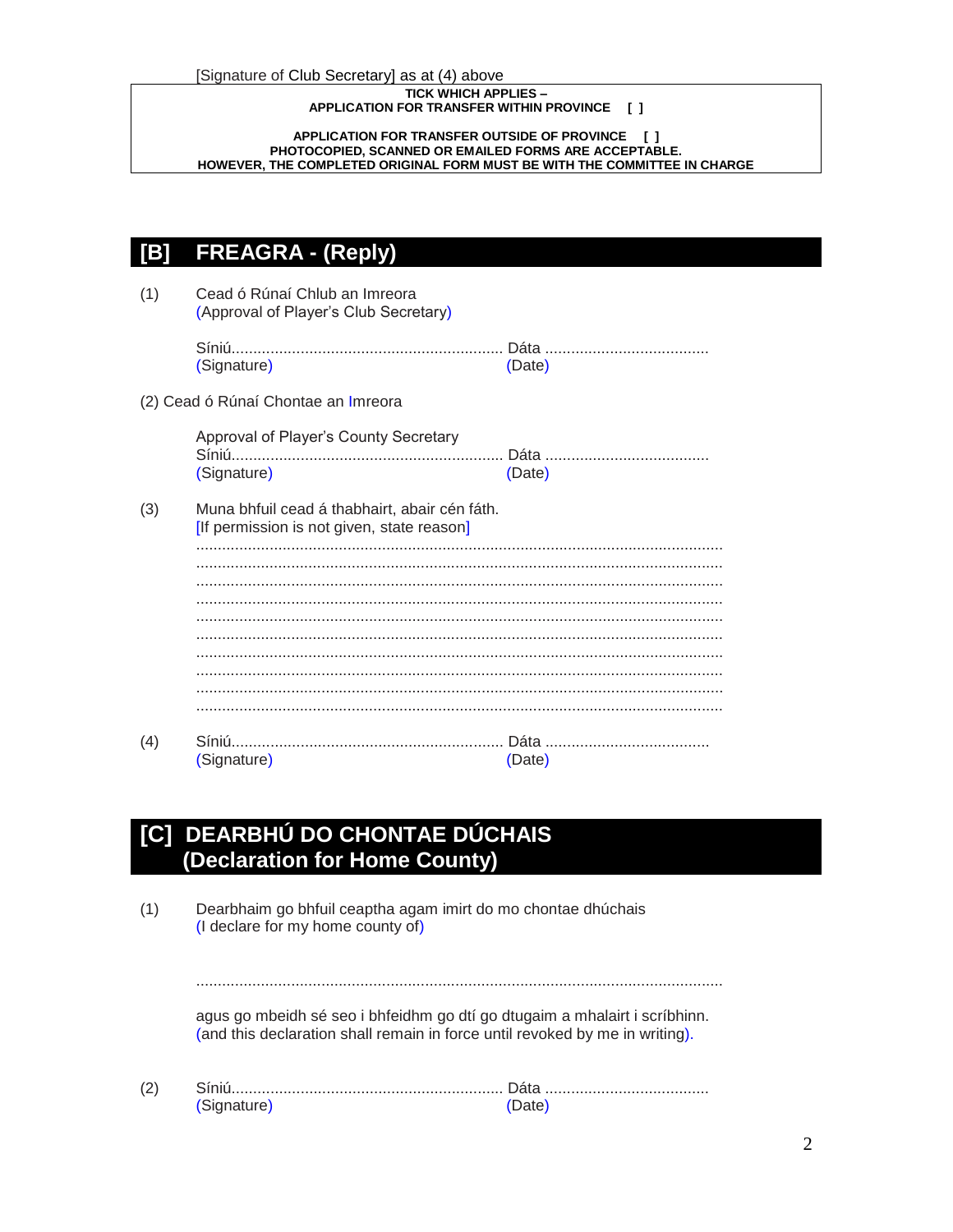#### PHOTOCOPIED, SCANNED OR EMAILED FORMS ARE ACCEPTABLE. HOWEVER, THE COMPLETED ORIGINAL FORM MUST BE WITH THE COMMITTEE IN CHARGE

## PÁIRC AN CHRÓCAIGH/RÚNAÍ CÚIGE

 $[D]$ 

 $[5]$ 

## NÓTAÍ EOLAIS

# DON RÚNAÍ CONTAE<br>(To be retained by County Secretary)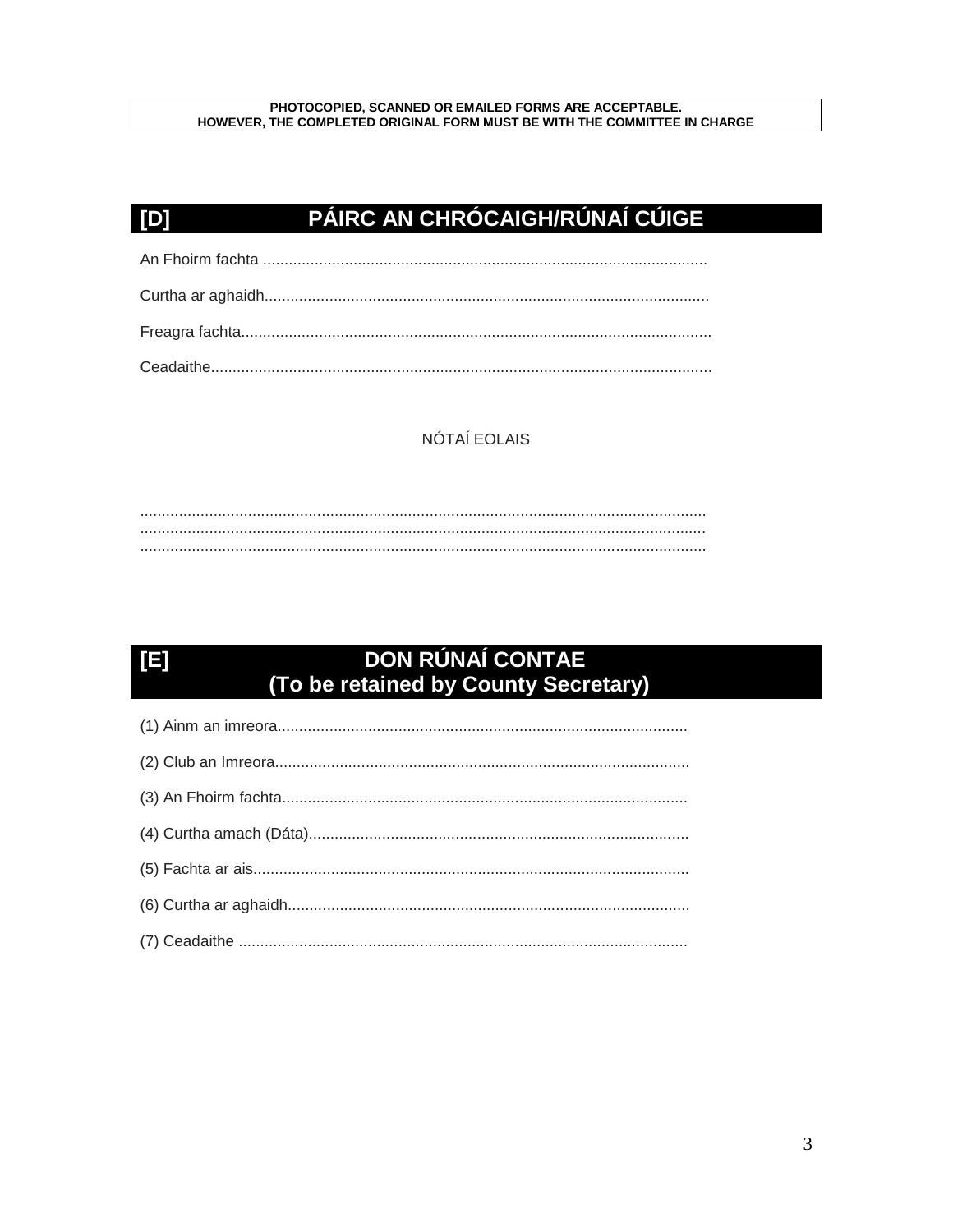#### **PHOTOCOPIED, SCANNED OR EMAILED FORMS ARE ACCEPTABLE. HOWEVER, THE COMPLETED ORIGINAL FORM MUST BE WITH THE COMMITTEE IN CHARGE**

## **NOTES ON THE INTER-COUNTY FORM**

**The form is divided into sections.**

#### **The Player must fill in all of Section A**

If the player wishes to declare for his home county he should also read Section C.

The rules governing Inter-County transfers are Rules 6.1 – 6.12 of the 2018 Official Guide (p71-84) and if in any doubt the relevant rule should be consulted.

#### **The granting of a transfer at any level doesn't make a player legal, in the event of his not having declared certain information which could render him illegal.**

A person who is under suspension is not eligible to transfer.

#### **Notes on Section A**

(1) Put in the full name in IRISH (above line) and in English (below line). Put in Date of birth.

(2) Name the county and club in which you are now resident and competing.

(3) Name the county and club that you wish to transfer to.

(4) Give the full address of your new permanent residence and the period of residence at this address.

(5) Give the date of your last championship games and the grade

(i.e. Senior, Junior etc.) in both codes. If you have previously played a competitive game at u-12 level or above, these details must be provided.

(6) Sign the form in IRISH and fill in the date.

(7) Have the form signed by the Secretary of the Club and the County in which you wish to play.

#### **If you wish to declare for your home county, now read the notes re. Section C and then fill in that section.**

#### **Section B**

**The Club and County Secretary should note that they have only 10 days from the date of the issuing of the form to object to a transfer. In the absence of a response THE COUNTY AT (2) WILL BE HELD RESPONSIBLE. A transfer can only be opposed on the grounds of illegality.**

#### **Section C**

This section should be filled by a person transferring outside the home county who wishes to declare for his home county.

- (1) Name the home county.
- (2) Fill in your name in Irish and date.

#### **Section D**

This is for the records of the Comhairle Cúige (Provincial Council) or Árd Chomhairle (Central Council).

#### **Section E**

The Rúnai Contae (County Secretary) should detach this section and retain it as his record of the player's transfer history.

**PHOTOCOPIED, SCANNED OR EMAILED FORMS ARE ACCEPTABLE. HOWEVER, THE COMPLETED ORIGINAL FORM MUST BE WITH THE COMMITTEE IN CHARGE**

#### **IMPORTANT NOTIFICATION**